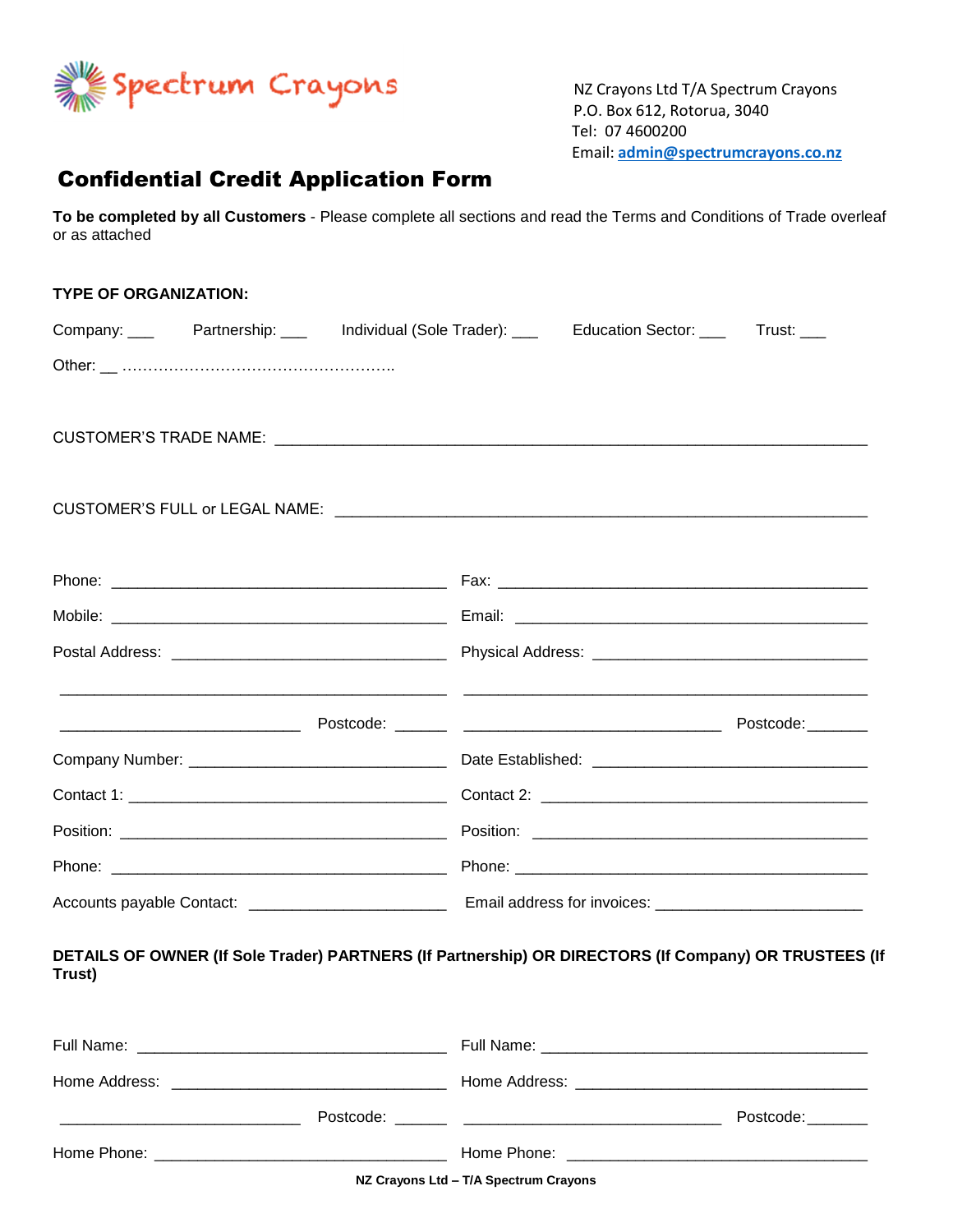## **TRADE REFERENCES**

| Fax: |  |
|------|--|

I certify that the above information is true and correct. I have read and understand the TERMS AND CONDITIONS OF TRADE (overleaf or attached) of NZ Crayons Ltd T/A Spectrum Crayons, which form part of, and are intended to be read in conjunction with this Customer Information Form and agree to be bound by these conditions. I authorise the use of my personal information as detailed in the Privacy Act clause therein. *I agree that if I am a director /shareholder (owning at least 15% of the shares) of the Customer I shall be personally liable for the performance of the Customer's obligations under this contract.*

**SIGNED (CUSTOMER):** \_\_\_\_\_\_\_\_\_\_\_\_\_\_\_\_\_\_\_\_\_\_\_\_\_

| Name: |  |
|-------|--|
|       |  |

| Position: |  |
|-----------|--|
|           |  |

Date: \_\_\_\_\_\_\_\_\_\_\_\_\_\_\_\_\_\_\_\_\_\_\_\_\_\_\_\_\_\_\_\_\_\_\_\_\_\_\_\_\_

**WITNESS TO CUSTOMERS SIGNATURE:**

**Signed: \_\_\_\_\_\_\_\_\_\_\_\_\_\_\_\_\_\_\_\_\_\_\_\_\_\_\_\_\_\_\_\_\_\_\_\_\_**

Name: \_\_\_\_\_\_\_\_\_\_\_\_\_\_\_\_\_\_\_\_\_\_\_\_\_\_\_\_\_\_\_\_\_\_\_\_\_\_\_

Date: \_\_\_\_\_\_\_\_\_\_\_\_\_\_\_\_\_\_

**Spectrum admin to Complete:** 

**REF No.\_\_\_\_\_\_\_\_\_\_\_\_\_**

**Sign\_\_\_\_\_\_\_\_\_\_\_\_\_\_\_\_**

**Date\_\_\_\_\_\_\_\_\_\_\_\_\_\_\_\_**